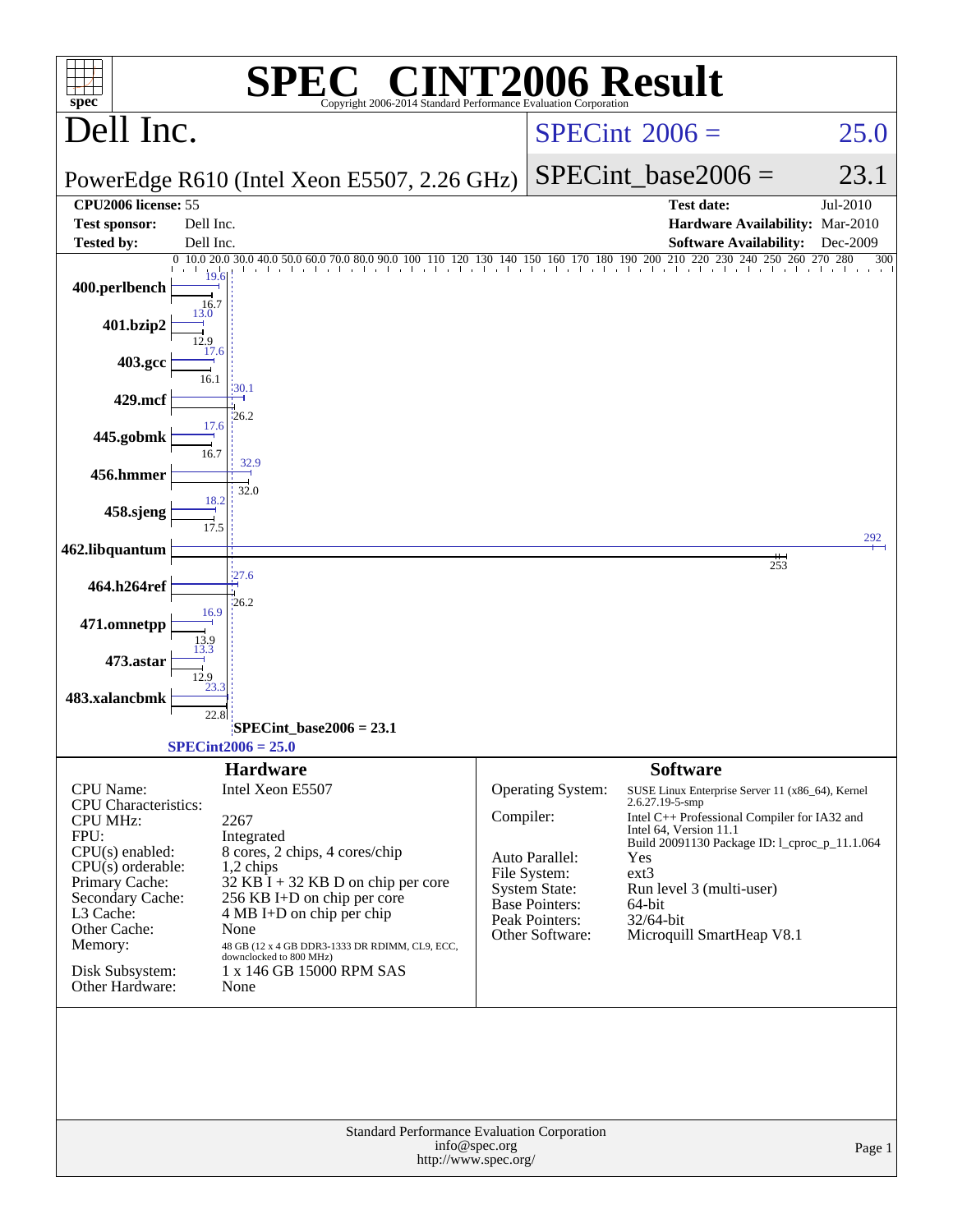

# **[SPEC CINT2006 Result](http://www.spec.org/auto/cpu2006/Docs/result-fields.html#SPECCINT2006Result)**

# Dell Inc.

### $SPECint2006 = 25.0$  $SPECint2006 = 25.0$

PowerEdge R610 (Intel Xeon E5507, 2.26 GHz)

SPECint base2006 =  $23.1$ 

**[CPU2006 license:](http://www.spec.org/auto/cpu2006/Docs/result-fields.html#CPU2006license)** 55 **[Test date:](http://www.spec.org/auto/cpu2006/Docs/result-fields.html#Testdate)** Jul-2010 **[Test sponsor:](http://www.spec.org/auto/cpu2006/Docs/result-fields.html#Testsponsor)** Dell Inc. **[Hardware Availability:](http://www.spec.org/auto/cpu2006/Docs/result-fields.html#HardwareAvailability)** Mar-2010 **[Tested by:](http://www.spec.org/auto/cpu2006/Docs/result-fields.html#Testedby)** Dell Inc. **[Software Availability:](http://www.spec.org/auto/cpu2006/Docs/result-fields.html#SoftwareAvailability)** Dec-2009

#### **[Results Table](http://www.spec.org/auto/cpu2006/Docs/result-fields.html#ResultsTable)**

|                  |                |       |                | <b>Base</b>  |                |        |                                          |              | <b>Peak</b>    |              |                |              |
|------------------|----------------|-------|----------------|--------------|----------------|--------|------------------------------------------|--------------|----------------|--------------|----------------|--------------|
| <b>Benchmark</b> | <b>Seconds</b> | Ratio | <b>Seconds</b> | <b>Ratio</b> | <b>Seconds</b> | Ratio  | <b>Seconds</b>                           | <b>Ratio</b> | <b>Seconds</b> | <b>Ratio</b> | <b>Seconds</b> | <b>Ratio</b> |
| 400.perlbench    | 584            | 16.7  | 584            | 16.7         | 586            | 16.7   | 500                                      | 19.5         | 498            | <b>19.6</b>  | 497            | 19.6         |
| 401.bzip2        | 741            | 13.0  | 747            | 12.9         | 745            | 12.9   | 741                                      | 13.0         | 742            | <b>13.0</b>  | 743            | 13.0         |
| $403.\text{gcc}$ | 501            | 16.1  | 501            | 16.1         | 501            | 16.1   | 456                                      | 17.6         | 456            | 17.6         | 458            | 17.6         |
| $429$ .mcf       | 349            | 26.2  | 349            | 26.1         | 348            | 26.2   | 303                                      | 30.1         | <u>303</u>     | <u>30.1</u>  | 305            | 29.9         |
| $445$ .gobmk     | 630            | 16.7  | 628            | 16.7         | 631            | 16.6   | 593                                      | 17.7         | 598            | 17.5         | 595            | 17.6         |
| 456.hmmer        | 292            | 31.9  | 291            | 32.0         | 291            | 32.1   | 284                                      | 32.9         | 284            | 32.9         | 284            | 32.9         |
| $458$ .sjeng     | 690            | 17.5  | 688            | 17.6         | 690            | 17.5   | 666                                      | 18.2         | 666            | 18.2         | 666            | 18.2         |
| 462.libquantum   | 82.4           | 251   | 82.0           | 253          | 81.0           | 256    | 71.0                                     | 292          | 69.8           | 297          | 71.0           | 292          |
| 464.h264ref      | 845            | 26.2  | 842            | 26.3         | 844            | 26.2   | 802                                      | 27.6         | 801            | 27.6         | 802            | 27.6         |
| 471.omnetpp      | 450            | 13.9  | 450            | 13.9         | 450            | 13.9   | 370                                      | 16.9         | 370            | 16.9         | 370            | 16.9         |
| 473.astar        | 542            | 12.9  | 542            | 13.0         | 543            | 12.9   | 526                                      | 13.4         | 526            | <u>13.3</u>  | 526            | 13.3         |
| 483.xalancbmk    | 303            | 22.8  | 303            | 22.8         | 303            | 22.8   | 295                                      | 23.4         | 296            | 23.3         | 296            | 23.3         |
| n.               | 1.1            |       |                | 1.1.1        |                | $n$ 11 | $1 \quad 1$<br>$\mathbf{1}$ $\mathbf{1}$ | $\cdot$      | $\mathbf{1}$   |              |                |              |

Results appear in the [order in which they were run.](http://www.spec.org/auto/cpu2006/Docs/result-fields.html#RunOrder) Bold underlined text [indicates a median measurement.](http://www.spec.org/auto/cpu2006/Docs/result-fields.html#Median)

#### **[Operating System Notes](http://www.spec.org/auto/cpu2006/Docs/result-fields.html#OperatingSystemNotes)**

'ulimit -s unlimited' was used to set the stacksize to unlimited prior to run

#### **[Platform Notes](http://www.spec.org/auto/cpu2006/Docs/result-fields.html#PlatformNotes)**

 BIOS Settings: Power Management = Maximum Performance (Default = Active Power Controller)

#### **[General Notes](http://www.spec.org/auto/cpu2006/Docs/result-fields.html#GeneralNotes)**

 Binaries were compiled on SLES 10 with Binutils 2.18.50.0.7.20080502 OMP\_NUM\_THREADS set to number of cores KMP\_AFFINITY set to granularity=fine,scatter The Dell PowerEdge R610 and the Bull NovaScale R440 F2 models are electronically equivalent. The results have been measured on a Dell PowerEdge R610 model.

## **[Base Compiler Invocation](http://www.spec.org/auto/cpu2006/Docs/result-fields.html#BaseCompilerInvocation)**

[C benchmarks](http://www.spec.org/auto/cpu2006/Docs/result-fields.html#Cbenchmarks): [icc -m64](http://www.spec.org/cpu2006/results/res2010q3/cpu2006-20100719-12610.flags.html#user_CCbase_intel_icc_64bit_f346026e86af2a669e726fe758c88044)

[C++ benchmarks:](http://www.spec.org/auto/cpu2006/Docs/result-fields.html#CXXbenchmarks) [icpc -m64](http://www.spec.org/cpu2006/results/res2010q3/cpu2006-20100719-12610.flags.html#user_CXXbase_intel_icpc_64bit_fc66a5337ce925472a5c54ad6a0de310)

> Standard Performance Evaluation Corporation [info@spec.org](mailto:info@spec.org) <http://www.spec.org/>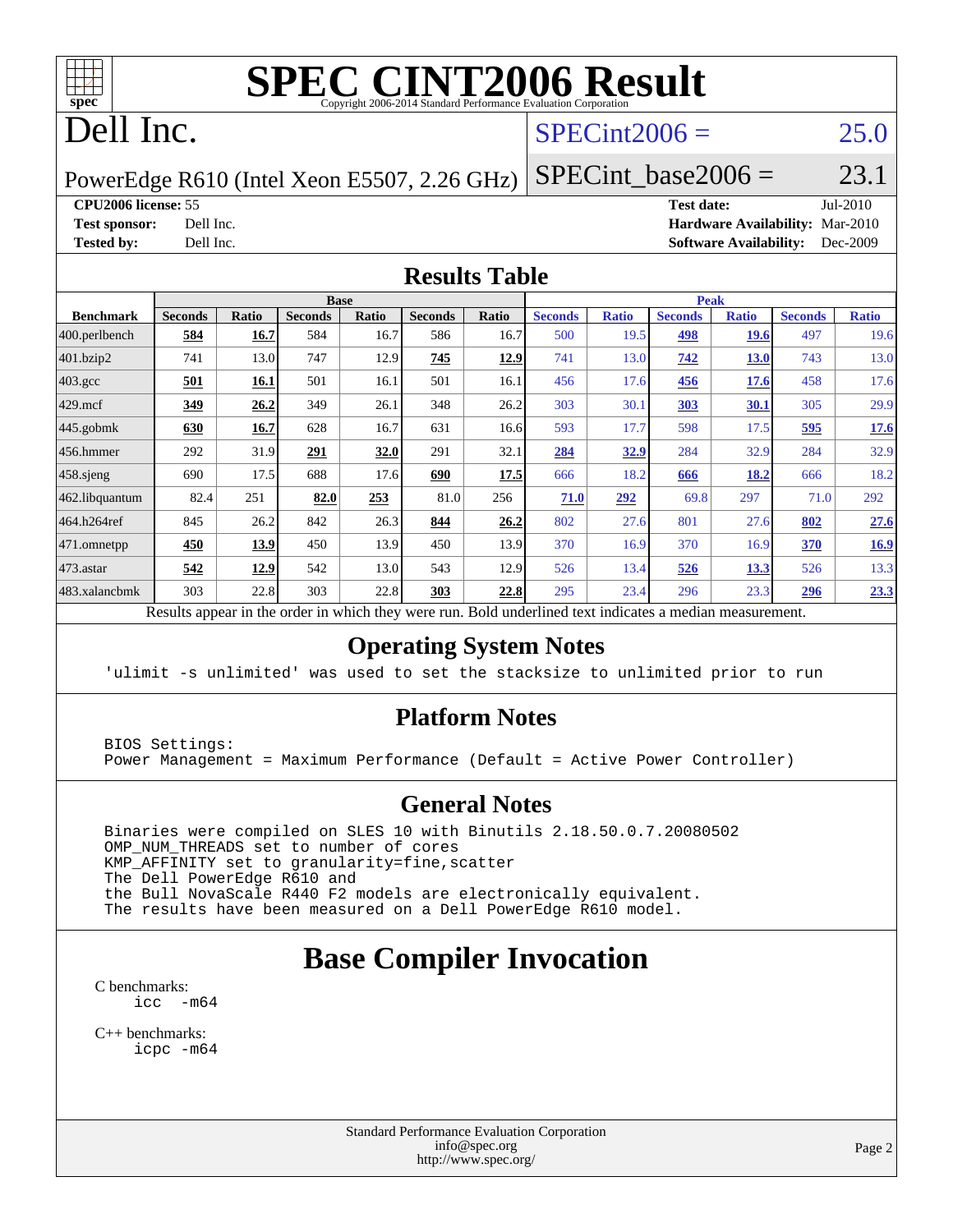

# **[SPEC CINT2006 Result](http://www.spec.org/auto/cpu2006/Docs/result-fields.html#SPECCINT2006Result)**

# Dell Inc.

 $SPECint2006 = 25.0$  $SPECint2006 = 25.0$ 

PowerEdge R610 (Intel Xeon E5507, 2.26 GHz) SPECint base2006 =  $23.1$ 

**[CPU2006 license:](http://www.spec.org/auto/cpu2006/Docs/result-fields.html#CPU2006license)** 55 **[Test date:](http://www.spec.org/auto/cpu2006/Docs/result-fields.html#Testdate)** Jul-2010 **[Test sponsor:](http://www.spec.org/auto/cpu2006/Docs/result-fields.html#Testsponsor)** Dell Inc. **[Hardware Availability:](http://www.spec.org/auto/cpu2006/Docs/result-fields.html#HardwareAvailability)** Mar-2010 **[Tested by:](http://www.spec.org/auto/cpu2006/Docs/result-fields.html#Testedby)** Dell Inc. **[Software Availability:](http://www.spec.org/auto/cpu2006/Docs/result-fields.html#SoftwareAvailability)** Dec-2009

### **[Base Portability Flags](http://www.spec.org/auto/cpu2006/Docs/result-fields.html#BasePortabilityFlags)**

 400.perlbench: [-DSPEC\\_CPU\\_LP64](http://www.spec.org/cpu2006/results/res2010q3/cpu2006-20100719-12610.flags.html#b400.perlbench_basePORTABILITY_DSPEC_CPU_LP64) [-DSPEC\\_CPU\\_LINUX\\_X64](http://www.spec.org/cpu2006/results/res2010q3/cpu2006-20100719-12610.flags.html#b400.perlbench_baseCPORTABILITY_DSPEC_CPU_LINUX_X64) 401.bzip2: [-DSPEC\\_CPU\\_LP64](http://www.spec.org/cpu2006/results/res2010q3/cpu2006-20100719-12610.flags.html#suite_basePORTABILITY401_bzip2_DSPEC_CPU_LP64) 403.gcc: [-DSPEC\\_CPU\\_LP64](http://www.spec.org/cpu2006/results/res2010q3/cpu2006-20100719-12610.flags.html#suite_basePORTABILITY403_gcc_DSPEC_CPU_LP64) 429.mcf: [-DSPEC\\_CPU\\_LP64](http://www.spec.org/cpu2006/results/res2010q3/cpu2006-20100719-12610.flags.html#suite_basePORTABILITY429_mcf_DSPEC_CPU_LP64) 445.gobmk: [-DSPEC\\_CPU\\_LP64](http://www.spec.org/cpu2006/results/res2010q3/cpu2006-20100719-12610.flags.html#suite_basePORTABILITY445_gobmk_DSPEC_CPU_LP64) 456.hmmer: [-DSPEC\\_CPU\\_LP64](http://www.spec.org/cpu2006/results/res2010q3/cpu2006-20100719-12610.flags.html#suite_basePORTABILITY456_hmmer_DSPEC_CPU_LP64) 458.sjeng: [-DSPEC\\_CPU\\_LP64](http://www.spec.org/cpu2006/results/res2010q3/cpu2006-20100719-12610.flags.html#suite_basePORTABILITY458_sjeng_DSPEC_CPU_LP64) 462.libquantum: [-DSPEC\\_CPU\\_LP64](http://www.spec.org/cpu2006/results/res2010q3/cpu2006-20100719-12610.flags.html#suite_basePORTABILITY462_libquantum_DSPEC_CPU_LP64) [-DSPEC\\_CPU\\_LINUX](http://www.spec.org/cpu2006/results/res2010q3/cpu2006-20100719-12610.flags.html#b462.libquantum_baseCPORTABILITY_DSPEC_CPU_LINUX) 464.h264ref: [-DSPEC\\_CPU\\_LP64](http://www.spec.org/cpu2006/results/res2010q3/cpu2006-20100719-12610.flags.html#suite_basePORTABILITY464_h264ref_DSPEC_CPU_LP64) 471.omnetpp: [-DSPEC\\_CPU\\_LP64](http://www.spec.org/cpu2006/results/res2010q3/cpu2006-20100719-12610.flags.html#suite_basePORTABILITY471_omnetpp_DSPEC_CPU_LP64) 473.astar: [-DSPEC\\_CPU\\_LP64](http://www.spec.org/cpu2006/results/res2010q3/cpu2006-20100719-12610.flags.html#suite_basePORTABILITY473_astar_DSPEC_CPU_LP64) 483.xalancbmk: [-DSPEC\\_CPU\\_LP64](http://www.spec.org/cpu2006/results/res2010q3/cpu2006-20100719-12610.flags.html#suite_basePORTABILITY483_xalancbmk_DSPEC_CPU_LP64) [-DSPEC\\_CPU\\_LINUX](http://www.spec.org/cpu2006/results/res2010q3/cpu2006-20100719-12610.flags.html#b483.xalancbmk_baseCXXPORTABILITY_DSPEC_CPU_LINUX)

#### **[Base Optimization Flags](http://www.spec.org/auto/cpu2006/Docs/result-fields.html#BaseOptimizationFlags)**

[C benchmarks](http://www.spec.org/auto/cpu2006/Docs/result-fields.html#Cbenchmarks):

[-xSSE4.2](http://www.spec.org/cpu2006/results/res2010q3/cpu2006-20100719-12610.flags.html#user_CCbase_f-xSSE42_f91528193cf0b216347adb8b939d4107) [-ipo](http://www.spec.org/cpu2006/results/res2010q3/cpu2006-20100719-12610.flags.html#user_CCbase_f-ipo) [-O3](http://www.spec.org/cpu2006/results/res2010q3/cpu2006-20100719-12610.flags.html#user_CCbase_f-O3) [-no-prec-div](http://www.spec.org/cpu2006/results/res2010q3/cpu2006-20100719-12610.flags.html#user_CCbase_f-no-prec-div) [-static](http://www.spec.org/cpu2006/results/res2010q3/cpu2006-20100719-12610.flags.html#user_CCbase_f-static) [-parallel](http://www.spec.org/cpu2006/results/res2010q3/cpu2006-20100719-12610.flags.html#user_CCbase_f-parallel) [-opt-prefetch](http://www.spec.org/cpu2006/results/res2010q3/cpu2006-20100719-12610.flags.html#user_CCbase_f-opt-prefetch)

[C++ benchmarks:](http://www.spec.org/auto/cpu2006/Docs/result-fields.html#CXXbenchmarks)

[-xSSE4.2](http://www.spec.org/cpu2006/results/res2010q3/cpu2006-20100719-12610.flags.html#user_CXXbase_f-xSSE42_f91528193cf0b216347adb8b939d4107) [-ipo](http://www.spec.org/cpu2006/results/res2010q3/cpu2006-20100719-12610.flags.html#user_CXXbase_f-ipo) [-O3](http://www.spec.org/cpu2006/results/res2010q3/cpu2006-20100719-12610.flags.html#user_CXXbase_f-O3) [-no-prec-div](http://www.spec.org/cpu2006/results/res2010q3/cpu2006-20100719-12610.flags.html#user_CXXbase_f-no-prec-div) [-opt-prefetch](http://www.spec.org/cpu2006/results/res2010q3/cpu2006-20100719-12610.flags.html#user_CXXbase_f-opt-prefetch) [-Wl,-z,muldefs](http://www.spec.org/cpu2006/results/res2010q3/cpu2006-20100719-12610.flags.html#user_CXXbase_link_force_multiple1_74079c344b956b9658436fd1b6dd3a8a) [-L/home/cmplr/usr3/alrahate/cpu2006.1.1.ic11.1/libic11.1-64bit -lsmartheap64](http://www.spec.org/cpu2006/results/res2010q3/cpu2006-20100719-12610.flags.html#user_CXXbase_SmartHeap64_e2306cda84805d1ab360117a79ff779c)

#### **[Base Other Flags](http://www.spec.org/auto/cpu2006/Docs/result-fields.html#BaseOtherFlags)**

[C benchmarks](http://www.spec.org/auto/cpu2006/Docs/result-fields.html#Cbenchmarks):

403.gcc: [-Dalloca=\\_alloca](http://www.spec.org/cpu2006/results/res2010q3/cpu2006-20100719-12610.flags.html#b403.gcc_baseEXTRA_CFLAGS_Dalloca_be3056838c12de2578596ca5467af7f3)

## **[Peak Compiler Invocation](http://www.spec.org/auto/cpu2006/Docs/result-fields.html#PeakCompilerInvocation)**

[C benchmarks \(except as noted below\)](http://www.spec.org/auto/cpu2006/Docs/result-fields.html#Cbenchmarksexceptasnotedbelow):

icc  $-m64$ 

400.perlbench: [icc -m32](http://www.spec.org/cpu2006/results/res2010q3/cpu2006-20100719-12610.flags.html#user_peakCCLD400_perlbench_intel_icc_32bit_a6a621f8d50482236b970c6ac5f55f93)

429.mcf: [icc -m32](http://www.spec.org/cpu2006/results/res2010q3/cpu2006-20100719-12610.flags.html#user_peakCCLD429_mcf_intel_icc_32bit_a6a621f8d50482236b970c6ac5f55f93)

445.gobmk: [icc -m32](http://www.spec.org/cpu2006/results/res2010q3/cpu2006-20100719-12610.flags.html#user_peakCCLD445_gobmk_intel_icc_32bit_a6a621f8d50482236b970c6ac5f55f93)

464.h264ref: [icc -m32](http://www.spec.org/cpu2006/results/res2010q3/cpu2006-20100719-12610.flags.html#user_peakCCLD464_h264ref_intel_icc_32bit_a6a621f8d50482236b970c6ac5f55f93)

[C++ benchmarks \(except as noted below\):](http://www.spec.org/auto/cpu2006/Docs/result-fields.html#CXXbenchmarksexceptasnotedbelow) [icpc -m32](http://www.spec.org/cpu2006/results/res2010q3/cpu2006-20100719-12610.flags.html#user_CXXpeak_intel_icpc_32bit_4e5a5ef1a53fd332b3c49e69c3330699)

Continued on next page

Standard Performance Evaluation Corporation [info@spec.org](mailto:info@spec.org) <http://www.spec.org/>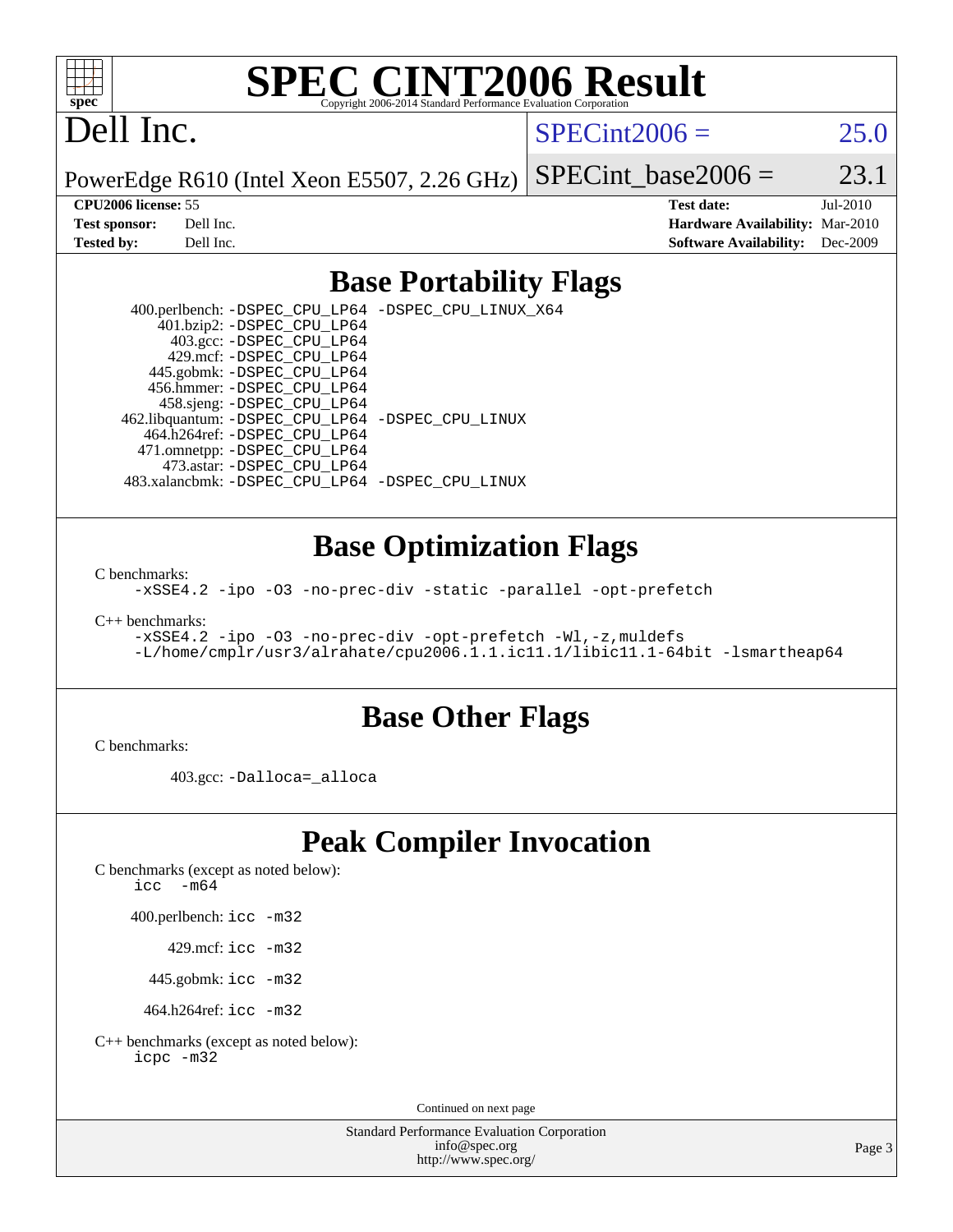

# **[SPEC CINT2006 Result](http://www.spec.org/auto/cpu2006/Docs/result-fields.html#SPECCINT2006Result)**

Dell Inc.

 $SPECint2006 = 25.0$  $SPECint2006 = 25.0$ 

PowerEdge R610 (Intel Xeon E5507, 2.26 GHz) SPECint base2006 =  $23.1$ 

**[CPU2006 license:](http://www.spec.org/auto/cpu2006/Docs/result-fields.html#CPU2006license)** 55 **[Test date:](http://www.spec.org/auto/cpu2006/Docs/result-fields.html#Testdate)** Jul-2010 **[Test sponsor:](http://www.spec.org/auto/cpu2006/Docs/result-fields.html#Testsponsor)** Dell Inc. **[Hardware Availability:](http://www.spec.org/auto/cpu2006/Docs/result-fields.html#HardwareAvailability)** Mar-2010 **[Tested by:](http://www.spec.org/auto/cpu2006/Docs/result-fields.html#Testedby)** Dell Inc. **[Software Availability:](http://www.spec.org/auto/cpu2006/Docs/result-fields.html#SoftwareAvailability)** Dec-2009

# **[Peak Compiler Invocation \(Continued\)](http://www.spec.org/auto/cpu2006/Docs/result-fields.html#PeakCompilerInvocation)**

473.astar: [icpc -m64](http://www.spec.org/cpu2006/results/res2010q3/cpu2006-20100719-12610.flags.html#user_peakCXXLD473_astar_intel_icpc_64bit_fc66a5337ce925472a5c54ad6a0de310)

### **[Peak Portability Flags](http://www.spec.org/auto/cpu2006/Docs/result-fields.html#PeakPortabilityFlags)**

400.perlbench: [-DSPEC\\_CPU\\_LINUX\\_IA32](http://www.spec.org/cpu2006/results/res2010q3/cpu2006-20100719-12610.flags.html#b400.perlbench_peakCPORTABILITY_DSPEC_CPU_LINUX_IA32)

 401.bzip2: [-DSPEC\\_CPU\\_LP64](http://www.spec.org/cpu2006/results/res2010q3/cpu2006-20100719-12610.flags.html#suite_peakPORTABILITY401_bzip2_DSPEC_CPU_LP64) 403.gcc: [-DSPEC\\_CPU\\_LP64](http://www.spec.org/cpu2006/results/res2010q3/cpu2006-20100719-12610.flags.html#suite_peakPORTABILITY403_gcc_DSPEC_CPU_LP64) 456.hmmer: [-DSPEC\\_CPU\\_LP64](http://www.spec.org/cpu2006/results/res2010q3/cpu2006-20100719-12610.flags.html#suite_peakPORTABILITY456_hmmer_DSPEC_CPU_LP64) 458.sjeng: [-DSPEC\\_CPU\\_LP64](http://www.spec.org/cpu2006/results/res2010q3/cpu2006-20100719-12610.flags.html#suite_peakPORTABILITY458_sjeng_DSPEC_CPU_LP64) 462.libquantum: [-DSPEC\\_CPU\\_LP64](http://www.spec.org/cpu2006/results/res2010q3/cpu2006-20100719-12610.flags.html#suite_peakPORTABILITY462_libquantum_DSPEC_CPU_LP64) [-DSPEC\\_CPU\\_LINUX](http://www.spec.org/cpu2006/results/res2010q3/cpu2006-20100719-12610.flags.html#b462.libquantum_peakCPORTABILITY_DSPEC_CPU_LINUX) 473.astar: [-DSPEC\\_CPU\\_LP64](http://www.spec.org/cpu2006/results/res2010q3/cpu2006-20100719-12610.flags.html#suite_peakPORTABILITY473_astar_DSPEC_CPU_LP64) 483.xalancbmk: [-DSPEC\\_CPU\\_LINUX](http://www.spec.org/cpu2006/results/res2010q3/cpu2006-20100719-12610.flags.html#b483.xalancbmk_peakCXXPORTABILITY_DSPEC_CPU_LINUX)

## **[Peak Optimization Flags](http://www.spec.org/auto/cpu2006/Docs/result-fields.html#PeakOptimizationFlags)**

[C benchmarks](http://www.spec.org/auto/cpu2006/Docs/result-fields.html#Cbenchmarks):

 400.perlbench: [-xSSE4.2](http://www.spec.org/cpu2006/results/res2010q3/cpu2006-20100719-12610.flags.html#user_peakPASS2_CFLAGSPASS2_LDCFLAGS400_perlbench_f-xSSE42_f91528193cf0b216347adb8b939d4107)(pass 2) [-prof-gen](http://www.spec.org/cpu2006/results/res2010q3/cpu2006-20100719-12610.flags.html#user_peakPASS1_CFLAGSPASS1_LDCFLAGS400_perlbench_prof_gen_e43856698f6ca7b7e442dfd80e94a8fc)(pass 1) [-ipo](http://www.spec.org/cpu2006/results/res2010q3/cpu2006-20100719-12610.flags.html#user_peakPASS2_CFLAGSPASS2_LDCFLAGS400_perlbench_f-ipo)(pass 2) [-O3](http://www.spec.org/cpu2006/results/res2010q3/cpu2006-20100719-12610.flags.html#user_peakPASS2_CFLAGSPASS2_LDCFLAGS400_perlbench_f-O3)(pass 2) [-no-prec-div](http://www.spec.org/cpu2006/results/res2010q3/cpu2006-20100719-12610.flags.html#user_peakPASS2_CFLAGSPASS2_LDCFLAGS400_perlbench_f-no-prec-div)(pass 2) [-static](http://www.spec.org/cpu2006/results/res2010q3/cpu2006-20100719-12610.flags.html#user_peakPASS2_CFLAGSPASS2_LDCFLAGS400_perlbench_f-static)(pass 2) [-prof-use](http://www.spec.org/cpu2006/results/res2010q3/cpu2006-20100719-12610.flags.html#user_peakPASS2_CFLAGSPASS2_LDCFLAGS400_perlbench_prof_use_bccf7792157ff70d64e32fe3e1250b55)(pass 2) [-ansi-alias](http://www.spec.org/cpu2006/results/res2010q3/cpu2006-20100719-12610.flags.html#user_peakCOPTIMIZE400_perlbench_f-ansi-alias) [-opt-prefetch](http://www.spec.org/cpu2006/results/res2010q3/cpu2006-20100719-12610.flags.html#user_peakCOPTIMIZE400_perlbench_f-opt-prefetch) 401.bzip2: [-xSSE4.2](http://www.spec.org/cpu2006/results/res2010q3/cpu2006-20100719-12610.flags.html#user_peakPASS2_CFLAGSPASS2_LDCFLAGS401_bzip2_f-xSSE42_f91528193cf0b216347adb8b939d4107)(pass 2) [-prof-gen](http://www.spec.org/cpu2006/results/res2010q3/cpu2006-20100719-12610.flags.html#user_peakPASS1_CFLAGSPASS1_LDCFLAGS401_bzip2_prof_gen_e43856698f6ca7b7e442dfd80e94a8fc)(pass 1) [-ipo](http://www.spec.org/cpu2006/results/res2010q3/cpu2006-20100719-12610.flags.html#user_peakPASS2_CFLAGSPASS2_LDCFLAGS401_bzip2_f-ipo)(pass 2) [-O3](http://www.spec.org/cpu2006/results/res2010q3/cpu2006-20100719-12610.flags.html#user_peakPASS2_CFLAGSPASS2_LDCFLAGS401_bzip2_f-O3)(pass 2) [-no-prec-div](http://www.spec.org/cpu2006/results/res2010q3/cpu2006-20100719-12610.flags.html#user_peakCOPTIMIZEPASS2_CFLAGSPASS2_LDCFLAGS401_bzip2_f-no-prec-div) [-static](http://www.spec.org/cpu2006/results/res2010q3/cpu2006-20100719-12610.flags.html#user_peakPASS2_CFLAGSPASS2_LDCFLAGS401_bzip2_f-static)(pass 2) [-prof-use](http://www.spec.org/cpu2006/results/res2010q3/cpu2006-20100719-12610.flags.html#user_peakPASS2_CFLAGSPASS2_LDCFLAGS401_bzip2_prof_use_bccf7792157ff70d64e32fe3e1250b55)(pass 2) [-auto-ilp32](http://www.spec.org/cpu2006/results/res2010q3/cpu2006-20100719-12610.flags.html#user_peakCOPTIMIZE401_bzip2_f-auto-ilp32) [-opt-prefetch](http://www.spec.org/cpu2006/results/res2010q3/cpu2006-20100719-12610.flags.html#user_peakCOPTIMIZE401_bzip2_f-opt-prefetch) [-ansi-alias](http://www.spec.org/cpu2006/results/res2010q3/cpu2006-20100719-12610.flags.html#user_peakCOPTIMIZE401_bzip2_f-ansi-alias) 403.gcc: [-xSSE4.2](http://www.spec.org/cpu2006/results/res2010q3/cpu2006-20100719-12610.flags.html#user_peakCOPTIMIZE403_gcc_f-xSSE42_f91528193cf0b216347adb8b939d4107) [-ipo](http://www.spec.org/cpu2006/results/res2010q3/cpu2006-20100719-12610.flags.html#user_peakCOPTIMIZE403_gcc_f-ipo) [-O3](http://www.spec.org/cpu2006/results/res2010q3/cpu2006-20100719-12610.flags.html#user_peakCOPTIMIZE403_gcc_f-O3) [-no-prec-div](http://www.spec.org/cpu2006/results/res2010q3/cpu2006-20100719-12610.flags.html#user_peakCOPTIMIZE403_gcc_f-no-prec-div) [-static](http://www.spec.org/cpu2006/results/res2010q3/cpu2006-20100719-12610.flags.html#user_peakCOPTIMIZE403_gcc_f-static) [-inline-calloc](http://www.spec.org/cpu2006/results/res2010q3/cpu2006-20100719-12610.flags.html#user_peakCOPTIMIZE403_gcc_f-inline-calloc) [-opt-malloc-options=3](http://www.spec.org/cpu2006/results/res2010q3/cpu2006-20100719-12610.flags.html#user_peakCOPTIMIZE403_gcc_f-opt-malloc-options_13ab9b803cf986b4ee62f0a5998c2238) [-auto-ilp32](http://www.spec.org/cpu2006/results/res2010q3/cpu2006-20100719-12610.flags.html#user_peakCOPTIMIZE403_gcc_f-auto-ilp32) 429.mcf: [-xSSE4.2](http://www.spec.org/cpu2006/results/res2010q3/cpu2006-20100719-12610.flags.html#user_peakCOPTIMIZE429_mcf_f-xSSE42_f91528193cf0b216347adb8b939d4107) [-ipo](http://www.spec.org/cpu2006/results/res2010q3/cpu2006-20100719-12610.flags.html#user_peakCOPTIMIZE429_mcf_f-ipo) [-O3](http://www.spec.org/cpu2006/results/res2010q3/cpu2006-20100719-12610.flags.html#user_peakCOPTIMIZE429_mcf_f-O3) [-no-prec-div](http://www.spec.org/cpu2006/results/res2010q3/cpu2006-20100719-12610.flags.html#user_peakCOPTIMIZE429_mcf_f-no-prec-div) [-static](http://www.spec.org/cpu2006/results/res2010q3/cpu2006-20100719-12610.flags.html#user_peakCOPTIMIZE429_mcf_f-static) [-opt-prefetch](http://www.spec.org/cpu2006/results/res2010q3/cpu2006-20100719-12610.flags.html#user_peakCOPTIMIZE429_mcf_f-opt-prefetch) 445.gobmk: [-xSSE4.2](http://www.spec.org/cpu2006/results/res2010q3/cpu2006-20100719-12610.flags.html#user_peakPASS2_CFLAGSPASS2_LDCFLAGS445_gobmk_f-xSSE42_f91528193cf0b216347adb8b939d4107)(pass 2) [-prof-gen](http://www.spec.org/cpu2006/results/res2010q3/cpu2006-20100719-12610.flags.html#user_peakPASS1_CFLAGSPASS1_LDCFLAGS445_gobmk_prof_gen_e43856698f6ca7b7e442dfd80e94a8fc)(pass 1) [-prof-use](http://www.spec.org/cpu2006/results/res2010q3/cpu2006-20100719-12610.flags.html#user_peakPASS2_CFLAGSPASS2_LDCFLAGS445_gobmk_prof_use_bccf7792157ff70d64e32fe3e1250b55)(pass 2) [-O2](http://www.spec.org/cpu2006/results/res2010q3/cpu2006-20100719-12610.flags.html#user_peakCOPTIMIZE445_gobmk_f-O2) [-ipo](http://www.spec.org/cpu2006/results/res2010q3/cpu2006-20100719-12610.flags.html#user_peakCOPTIMIZE445_gobmk_f-ipo) [-no-prec-div](http://www.spec.org/cpu2006/results/res2010q3/cpu2006-20100719-12610.flags.html#user_peakCOPTIMIZE445_gobmk_f-no-prec-div) [-ansi-alias](http://www.spec.org/cpu2006/results/res2010q3/cpu2006-20100719-12610.flags.html#user_peakCOPTIMIZE445_gobmk_f-ansi-alias) 456.hmmer: [-xSSE4.2](http://www.spec.org/cpu2006/results/res2010q3/cpu2006-20100719-12610.flags.html#user_peakCOPTIMIZE456_hmmer_f-xSSE42_f91528193cf0b216347adb8b939d4107) [-ipo](http://www.spec.org/cpu2006/results/res2010q3/cpu2006-20100719-12610.flags.html#user_peakCOPTIMIZE456_hmmer_f-ipo) [-O3](http://www.spec.org/cpu2006/results/res2010q3/cpu2006-20100719-12610.flags.html#user_peakCOPTIMIZE456_hmmer_f-O3) [-no-prec-div](http://www.spec.org/cpu2006/results/res2010q3/cpu2006-20100719-12610.flags.html#user_peakCOPTIMIZE456_hmmer_f-no-prec-div) [-static](http://www.spec.org/cpu2006/results/res2010q3/cpu2006-20100719-12610.flags.html#user_peakCOPTIMIZE456_hmmer_f-static) [-unroll2](http://www.spec.org/cpu2006/results/res2010q3/cpu2006-20100719-12610.flags.html#user_peakCOPTIMIZE456_hmmer_f-unroll_784dae83bebfb236979b41d2422d7ec2) [-ansi-alias](http://www.spec.org/cpu2006/results/res2010q3/cpu2006-20100719-12610.flags.html#user_peakCOPTIMIZE456_hmmer_f-ansi-alias) [-auto-ilp32](http://www.spec.org/cpu2006/results/res2010q3/cpu2006-20100719-12610.flags.html#user_peakCOPTIMIZE456_hmmer_f-auto-ilp32) 458.sjeng: [-xSSE4.2](http://www.spec.org/cpu2006/results/res2010q3/cpu2006-20100719-12610.flags.html#user_peakPASS2_CFLAGSPASS2_LDCFLAGS458_sjeng_f-xSSE42_f91528193cf0b216347adb8b939d4107)(pass 2) [-prof-gen](http://www.spec.org/cpu2006/results/res2010q3/cpu2006-20100719-12610.flags.html#user_peakPASS1_CFLAGSPASS1_LDCFLAGS458_sjeng_prof_gen_e43856698f6ca7b7e442dfd80e94a8fc)(pass 1) [-ipo](http://www.spec.org/cpu2006/results/res2010q3/cpu2006-20100719-12610.flags.html#user_peakPASS2_CFLAGSPASS2_LDCFLAGS458_sjeng_f-ipo)(pass 2) [-O3](http://www.spec.org/cpu2006/results/res2010q3/cpu2006-20100719-12610.flags.html#user_peakPASS2_CFLAGSPASS2_LDCFLAGS458_sjeng_f-O3)(pass 2) [-no-prec-div](http://www.spec.org/cpu2006/results/res2010q3/cpu2006-20100719-12610.flags.html#user_peakPASS2_CFLAGSPASS2_LDCFLAGS458_sjeng_f-no-prec-div)(pass 2) [-static](http://www.spec.org/cpu2006/results/res2010q3/cpu2006-20100719-12610.flags.html#user_peakPASS2_CFLAGSPASS2_LDCFLAGS458_sjeng_f-static)(pass 2) [-prof-use](http://www.spec.org/cpu2006/results/res2010q3/cpu2006-20100719-12610.flags.html#user_peakPASS2_CFLAGSPASS2_LDCFLAGS458_sjeng_prof_use_bccf7792157ff70d64e32fe3e1250b55)(pass 2) [-unroll4](http://www.spec.org/cpu2006/results/res2010q3/cpu2006-20100719-12610.flags.html#user_peakCOPTIMIZE458_sjeng_f-unroll_4e5e4ed65b7fd20bdcd365bec371b81f) 462.libquantum: [-xSSE4.2](http://www.spec.org/cpu2006/results/res2010q3/cpu2006-20100719-12610.flags.html#user_peakCOPTIMIZE462_libquantum_f-xSSE42_f91528193cf0b216347adb8b939d4107) [-ipo](http://www.spec.org/cpu2006/results/res2010q3/cpu2006-20100719-12610.flags.html#user_peakCOPTIMIZE462_libquantum_f-ipo) [-O3](http://www.spec.org/cpu2006/results/res2010q3/cpu2006-20100719-12610.flags.html#user_peakCOPTIMIZE462_libquantum_f-O3) [-no-prec-div](http://www.spec.org/cpu2006/results/res2010q3/cpu2006-20100719-12610.flags.html#user_peakCOPTIMIZE462_libquantum_f-no-prec-div) [-static](http://www.spec.org/cpu2006/results/res2010q3/cpu2006-20100719-12610.flags.html#user_peakCOPTIMIZE462_libquantum_f-static) [-parallel](http://www.spec.org/cpu2006/results/res2010q3/cpu2006-20100719-12610.flags.html#user_peakCOPTIMIZE462_libquantum_f-parallel) [-opt-prefetch](http://www.spec.org/cpu2006/results/res2010q3/cpu2006-20100719-12610.flags.html#user_peakCOPTIMIZE462_libquantum_f-opt-prefetch) [-par-schedule-static=32768](http://www.spec.org/cpu2006/results/res2010q3/cpu2006-20100719-12610.flags.html#user_peakCOPTIMIZE462_libquantum_f-par-schedule_9386bcd99ba64e99ee01d1aafefddd14) [-ansi-alias](http://www.spec.org/cpu2006/results/res2010q3/cpu2006-20100719-12610.flags.html#user_peakCOPTIMIZE462_libquantum_f-ansi-alias) 464.h264ref: [-xSSE4.2](http://www.spec.org/cpu2006/results/res2010q3/cpu2006-20100719-12610.flags.html#user_peakPASS2_CFLAGSPASS2_LDCFLAGS464_h264ref_f-xSSE42_f91528193cf0b216347adb8b939d4107)(pass 2) [-prof-gen](http://www.spec.org/cpu2006/results/res2010q3/cpu2006-20100719-12610.flags.html#user_peakPASS1_CFLAGSPASS1_LDCFLAGS464_h264ref_prof_gen_e43856698f6ca7b7e442dfd80e94a8fc)(pass 1) [-ipo](http://www.spec.org/cpu2006/results/res2010q3/cpu2006-20100719-12610.flags.html#user_peakPASS2_CFLAGSPASS2_LDCFLAGS464_h264ref_f-ipo)(pass 2) [-O3](http://www.spec.org/cpu2006/results/res2010q3/cpu2006-20100719-12610.flags.html#user_peakPASS2_CFLAGSPASS2_LDCFLAGS464_h264ref_f-O3)(pass 2) [-no-prec-div](http://www.spec.org/cpu2006/results/res2010q3/cpu2006-20100719-12610.flags.html#user_peakPASS2_CFLAGSPASS2_LDCFLAGS464_h264ref_f-no-prec-div)(pass 2) [-static](http://www.spec.org/cpu2006/results/res2010q3/cpu2006-20100719-12610.flags.html#user_peakPASS2_CFLAGSPASS2_LDCFLAGS464_h264ref_f-static)(pass 2) [-prof-use](http://www.spec.org/cpu2006/results/res2010q3/cpu2006-20100719-12610.flags.html#user_peakPASS2_CFLAGSPASS2_LDCFLAGS464_h264ref_prof_use_bccf7792157ff70d64e32fe3e1250b55)(pass 2) [-unroll2](http://www.spec.org/cpu2006/results/res2010q3/cpu2006-20100719-12610.flags.html#user_peakCOPTIMIZE464_h264ref_f-unroll_784dae83bebfb236979b41d2422d7ec2) [-ansi-alias](http://www.spec.org/cpu2006/results/res2010q3/cpu2006-20100719-12610.flags.html#user_peakCOPTIMIZE464_h264ref_f-ansi-alias)

Continued on next page

Standard Performance Evaluation Corporation [info@spec.org](mailto:info@spec.org) <http://www.spec.org/>